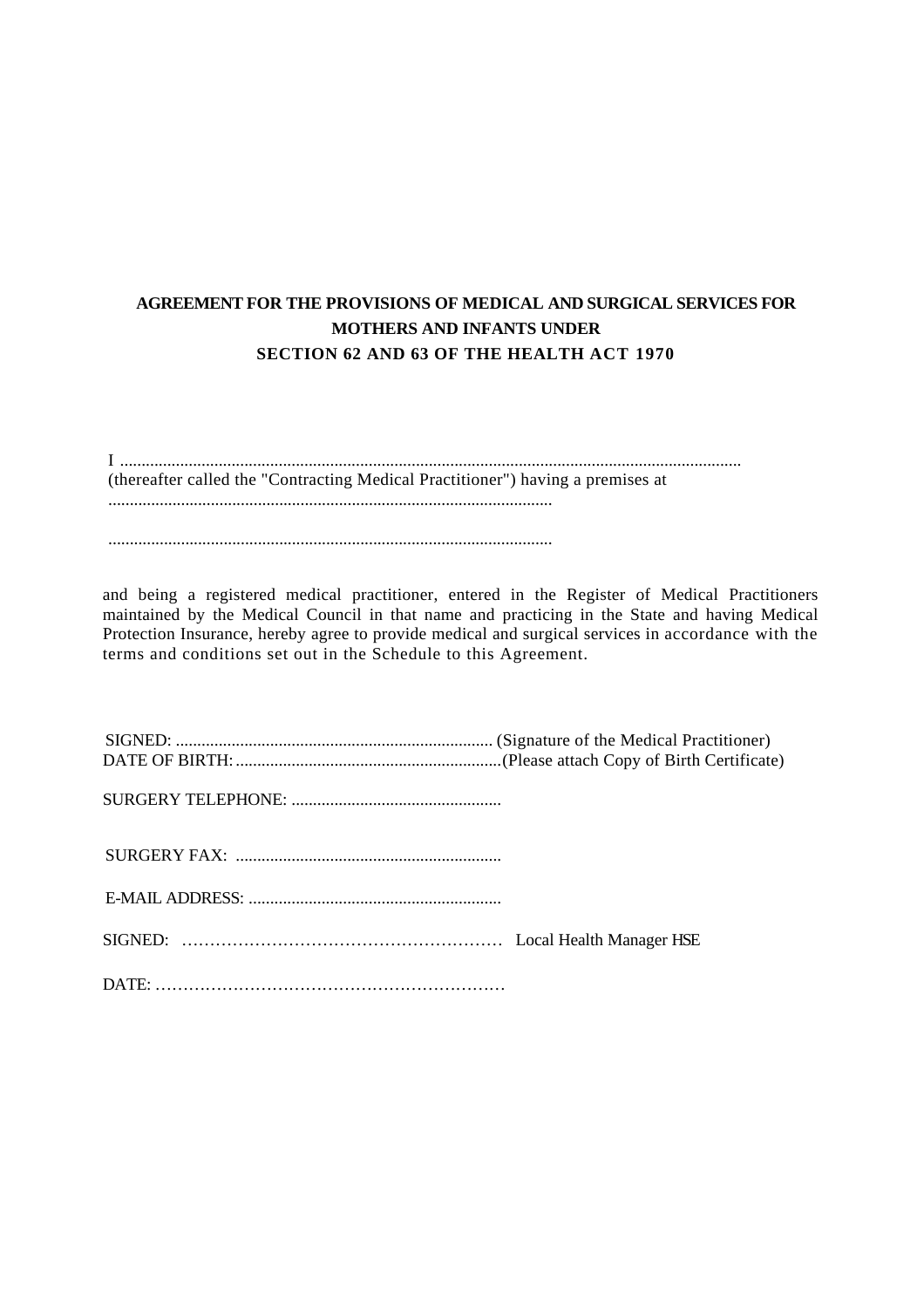# AGREEMENT BETWEEN

DEPARTMENT OF HEALTH & CHILDREN AND THE IRISH MEDICAL ORGANISATION IN RESPECT OF A CONTRACT BETWEEN THE HEALTH SERVICE EXECUTIVE AND GENERAL PRACTITIONERS FOR THE PROVISION OF MEDICAL AND SURGICAL SERVICES TO MOTHERS & INFANTS UNDER SECTION 62 AND 63 OF THE HEALTH ACT 1970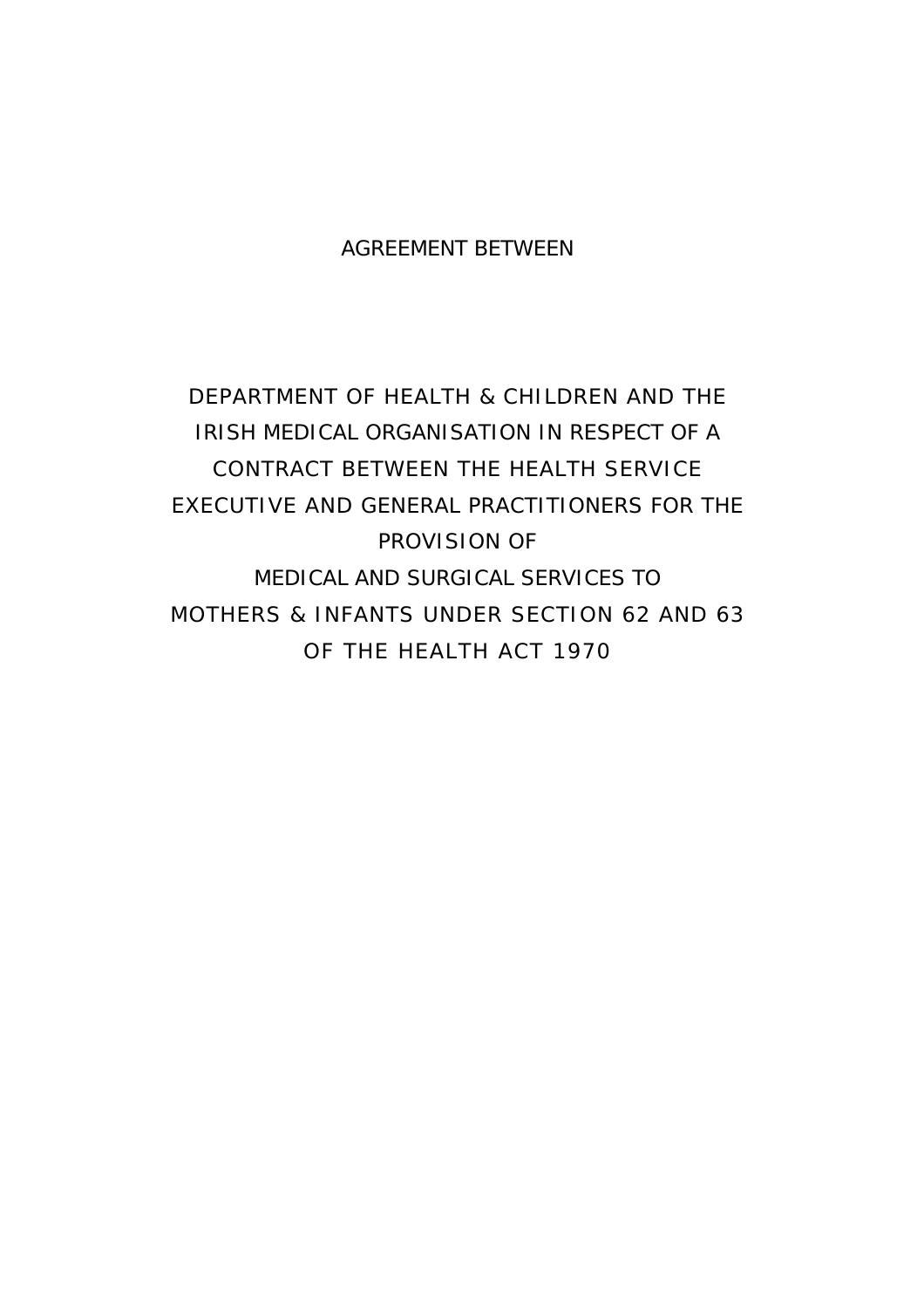## **Schedule**

### 1. **Services to be provided**

The contracting general practitioner will provide an agreed programme of antenatal and post-natal care as outlined in Appendix 1.

#### 2. **Fees**

The Scheme provides for a schedule of visits set out in Appendix 1. The following fees are payable in respect of agreements entered into after 1 June 1998:

| in respect of visit 1        | €38.42                |
|------------------------------|-----------------------|
| in respect of visits 2 to 8. | €27.67 $per$<br>visit |
| in respect of visit 9.       | £38.42                |
|                              |                       |

Where complete services are provided a fee of  $\epsilon$ 242.85 is payable for first pregnancies and  $\epsilon$ 270.52 for all other pregnancies.

Care in respect of illnesses which are co-incidental with but not related to pregnancy do not form part of the Scheme. Where additional visits are required by patients suffering from major conditions e.g. diabetes, hypertension, a fee of  $\epsilon$ 27.67 per visit, subject to a maximum of 5 visits, will be paid.

The diagnosis of pregnancy forms part of the Scheme and the pregnancy testing kits will be provided by the Health Service Executive.

Each element of the total fee will be paid on the basis of the professional service provided, i.e. no payment will be made where the appropriate professional service is not provided.

Where a General Practitioner is required to attend an emergency delivery a fee of  $€230.53$  will be paid. It is the responsibility - of the Health Service Executive to supply the general practitioner with equipment to deal with obstetric emergencies.

The contracting general practitioner will not be entitled to accept any other payment of any fee or remuneration in respect of ante-natal and post-natal care for the woman.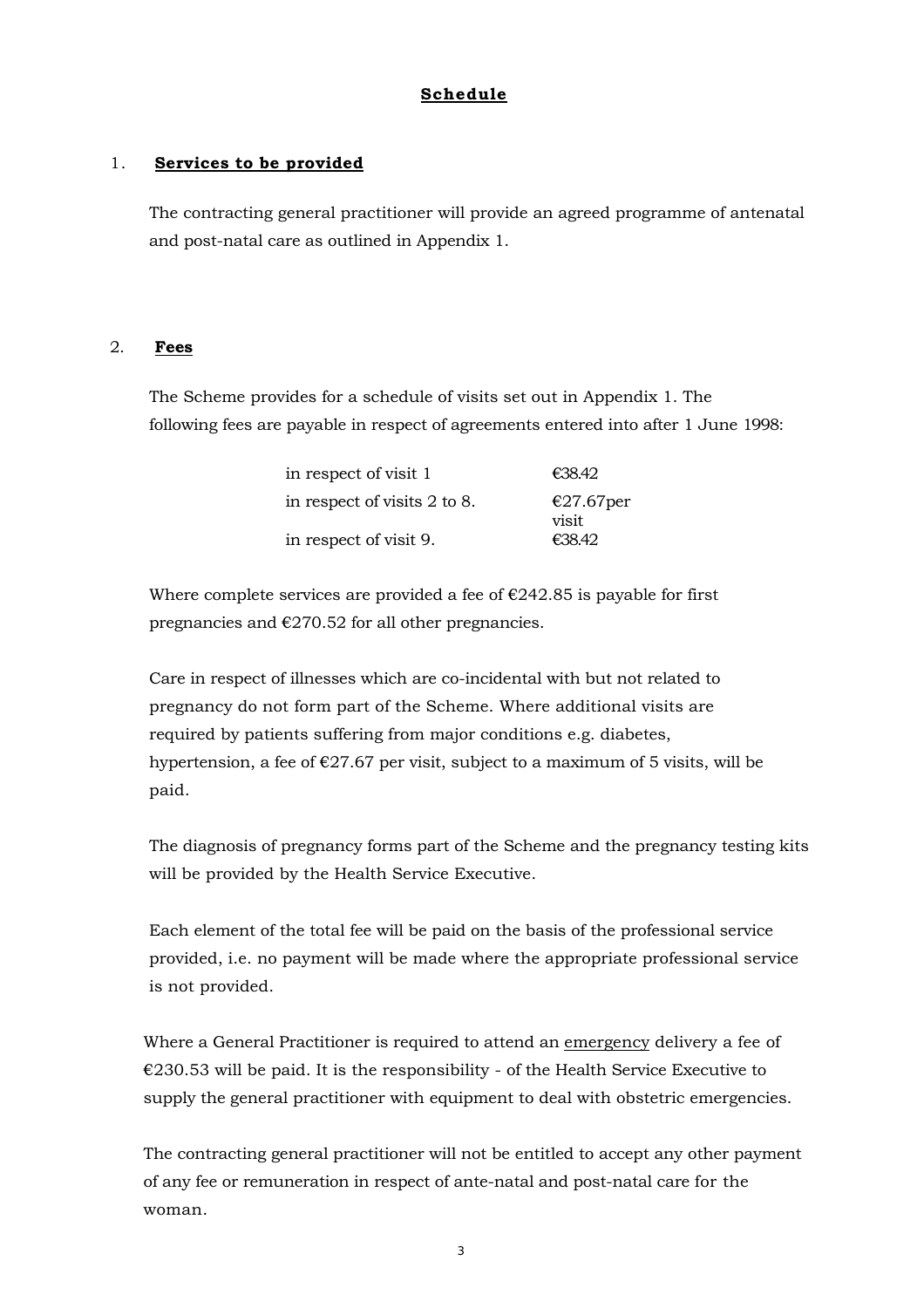The contracting general practitioner will submit his/her claim for payment within one month of the six week post-natal visit. The claim for payment should be made on the appropriate section of the combined obstetric card (see Appendix 1). *N.B. Since 2009 all claims to be submitted on new claim form, see last page.*  Payment will be processed and made by the Health Service Executive within one month of a valid claim.

Only in exceptional circumstances will payment be made for services provided more than 28 days before the date of application or for claims received more than 12 months after the completion of the service to the applicant.

Fees will be increased in line with the general increases under National Pay Agreements.

## 3. **Disputes and Termination**

- (a) Either party may terminate this agreement by giving not less than three months notice to the other party. Where the Agreement is terminated the General Practitioner must submit patient records to the Senior Area Medical Officer in the Health Service Executive.
- (b) Where the CEO is satisfied that the care of patients is being placed at risk, or where the medical practitioner breaches (or has breached) materially any term of this agreement, the CEO may suspend the operation of the agreement with immediate effect pending investigation. The CEO (or his/her representative) shall notify the medical practitioner of such suspension by registered post and the basis for the same. The CEO or his/her representative and the contracting general practitioner shall meet within 21 days of the issue of the notification of suspension at which time the general practitioner shall be entitled to respond to the CEO's allegations and the reason(s) for which the CEO supports such allegations. A representative of the Irish Medical Organisation or other professional representative at this meeting may also, where appropriate, accompany the general practitioner. If following this meeting, the CEO is satisfied that the care of the patients is being placed at risk or the general practitioner has materially breached the terms of this agreement, the CEO may give notice of termination of the agreement or may impose such other sanction including the further suspension of the agreement for a specified period or the imposition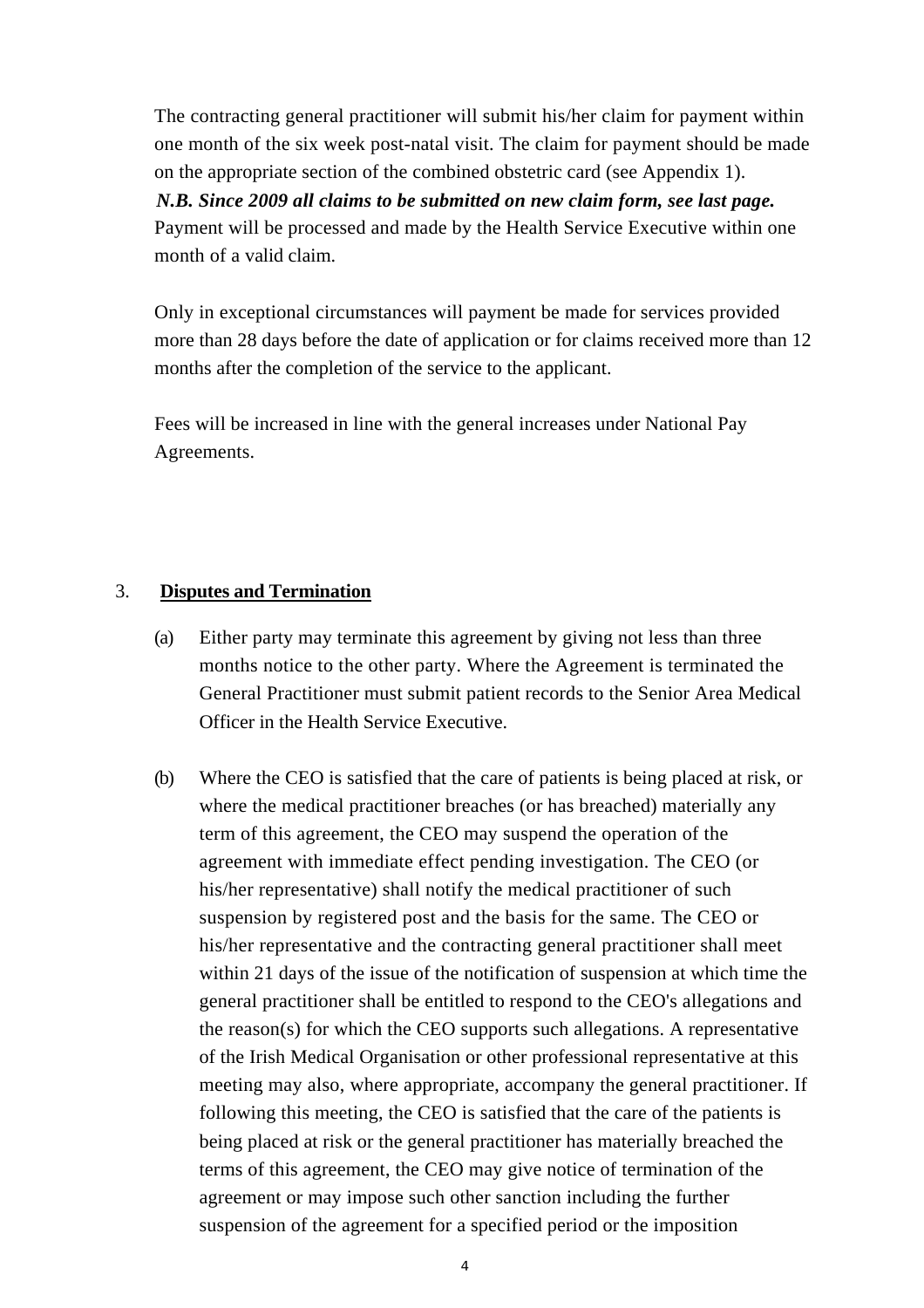of a reprimand or warning as the case may be where the CEO imposes a sanction under this provision after investigation whether by terminating the agreement or by a further suspension of the contract or the imposition of a reprimand or warning, the Tribunal referred to in paragraph (d) shall in all cases meet to consider the disciplinary sanction not later than 21 days from the date of the imposition of the same. "'here a suspension has been imposed by a CEO under this agreement (whether in the context of an investigation or by way of disciplinary sanction) the CEO of any other Health Service Executive with which the contracting general practitioner has an agreement, may, if he or she deems fit, suspend that agreement pending consideration of the matter by the Tribunal.

- (c) A decision, not to offer a contract, to terminate the contract or to impose other disciplinary action under (b) may be appealed by the applicant or contracting general practitioner to the Tribunal referred to in paragraph (d) to be established for the purpose in which case the relevant decision of the CEO shall not take effect unless and until such decision is upheld by the Tribunal. The appeal by the applicant or the contracting general practitioner must be made within 14 days.
- The Tribunal which will be set up by the CEO shall consist of one person nominated by the Irish Medical Organisation, one person nominated by the CEO and an independent chairperson who is acceptable to the Irish Medical Organisation and the CEO. This Tribunal shall have power only in relation to matters arising from action taken under this section of this agreement. The Tribunal will be established within 7 days of the receipt of an appeal by the applicant. (d)

Where the Tribunal finds that the decision not to offer a contract or disciplinary action/termination of the contract would be unfair, it shall recommend the withdrawal of the decision of the CEO. The CEO shall comply with the finding of the Tribunal. The Tribunal may uphold the decision of the CEO or recommend disciplinary action other than that imposed by the CEO, where they confirm a serious breach of the agreement.

(e) This contract shall be terminated where the contracting general practitioner's name is erased from the register of medical practitioners under the Medical Practitioners Act, 1978, or where an order is made by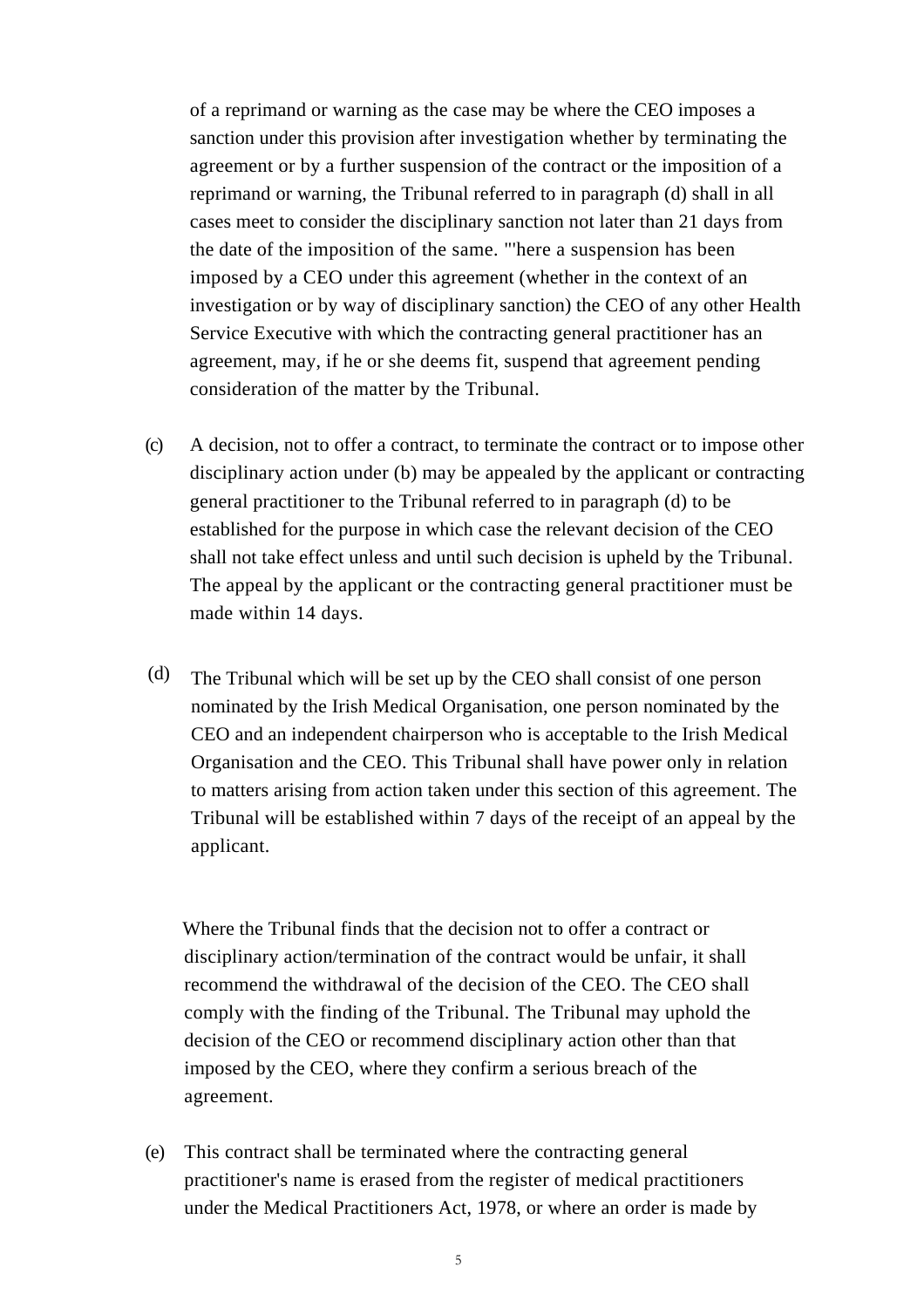the High Court that the name of the contracting general practitioner shall not have effect in the general register of medical practitioners; the contract shall be suspended for such period as maybe specified in such order.

- (f) This contract shall be terminated, on such notice not exceeding three months as may be agreed by the CEO, upon the general practitioner accepting employment in a whole time capacity in the service of the State or of the Health Service Executive or otherwise.
- (g) The CEO may terminate the agreement where the Health Service Executive is satisfied, after compliance with procedures analogous to those contained in Circular 13/75 determined by the Minister for Health & Children in agreement with the Irish Medical Organisation that the contracting general practitioner is suffering from permanent infirmity of mind or body. An appeal shall lie to the Minister for Health & Children against a decision of the Health Service Executive to terminate the agreement under this paragraph and the Health Service Executive shall comply with any direction in that respect given by the Minister for Health & Children.
- (h) The agreement shall terminate on the contracting general practitioner reaching the age of 70 years except where a contracting general practitioner has a GMS contract, this agreement will terminate when s/he reaches the age at which the GMS contract terminates. The contracting general practitioner shall, on entering into the agreement, furnish evidence of his date of birth.

## 4 **Review**

This contract will be subject to review by the Minister for Health & Children, the Health Service Executive and the Irish Medical Organisation, no later than June 2001.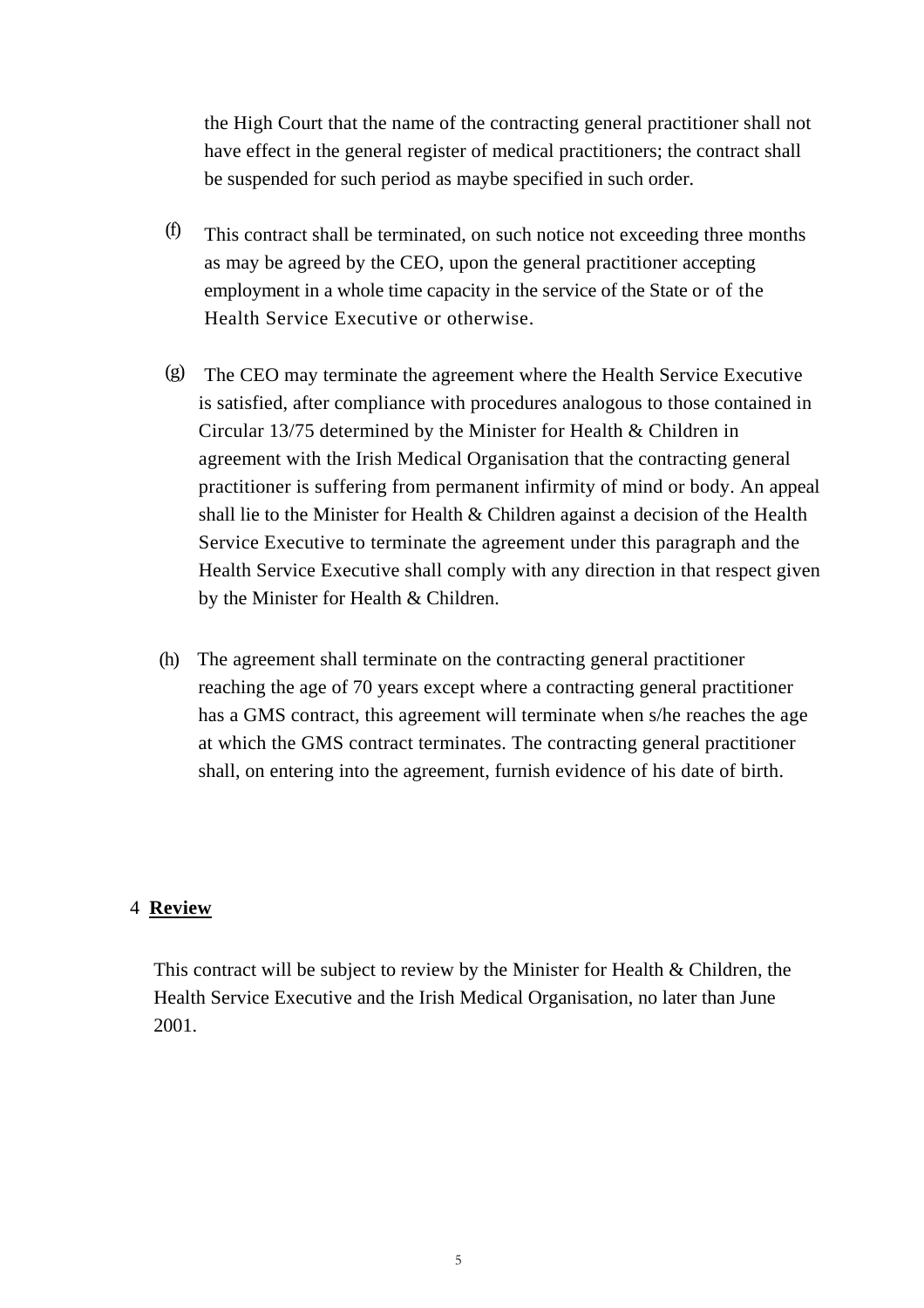# **Appendix 1**

# **Maternity and Infant Care Scheme**

## 1. **Background**

The Maternity and Infant Care Scheme provides for the delivery of services under Section 62 and 63 of the Health Act 1970. It comprises an agreed programme of care arising out of her pregnancy to an expectant mother and to her new-born baby for six weeks after birth. All expectant mothers who are ordinarily resident in Ireland are eligible for services under the Scheme, which is available free of charge.

If a woman chooses to avail of services under the Scheme she will be under the care of both a general practitioner of her choice and a hospital obstetrician. A general practitioner who wishes to provide services under the Maternity and Infant Care Scheme must enter into an agreement with the Health Service Executive.

## 2. **Applications to Participate in the Scheme**

Applications for services under the Scheme should always be made through the general practitioner of the expectant mother. When pregnancy is confirmed the general practitioner will advise the expectant mother as to her eligibility for maternity services under the Health Act and provide her with an application form for service under the Scheme. This form should be completed by both the expectant mother and the general practitioner and submitted to the Health Service Executive where it will be processed for admission to the Scheme.

The Health Service Executive will advise the general practitioner when the applicant has been approved for service under the Scheme.

In the event of a woman changing address, her medical records should be submitted by the first general practitioner to the new general practitioner and the Health Service Executive notified. In the event of the Agreement being terminated, the woman's medical records should be submitted to the Senior Area Medical Officer.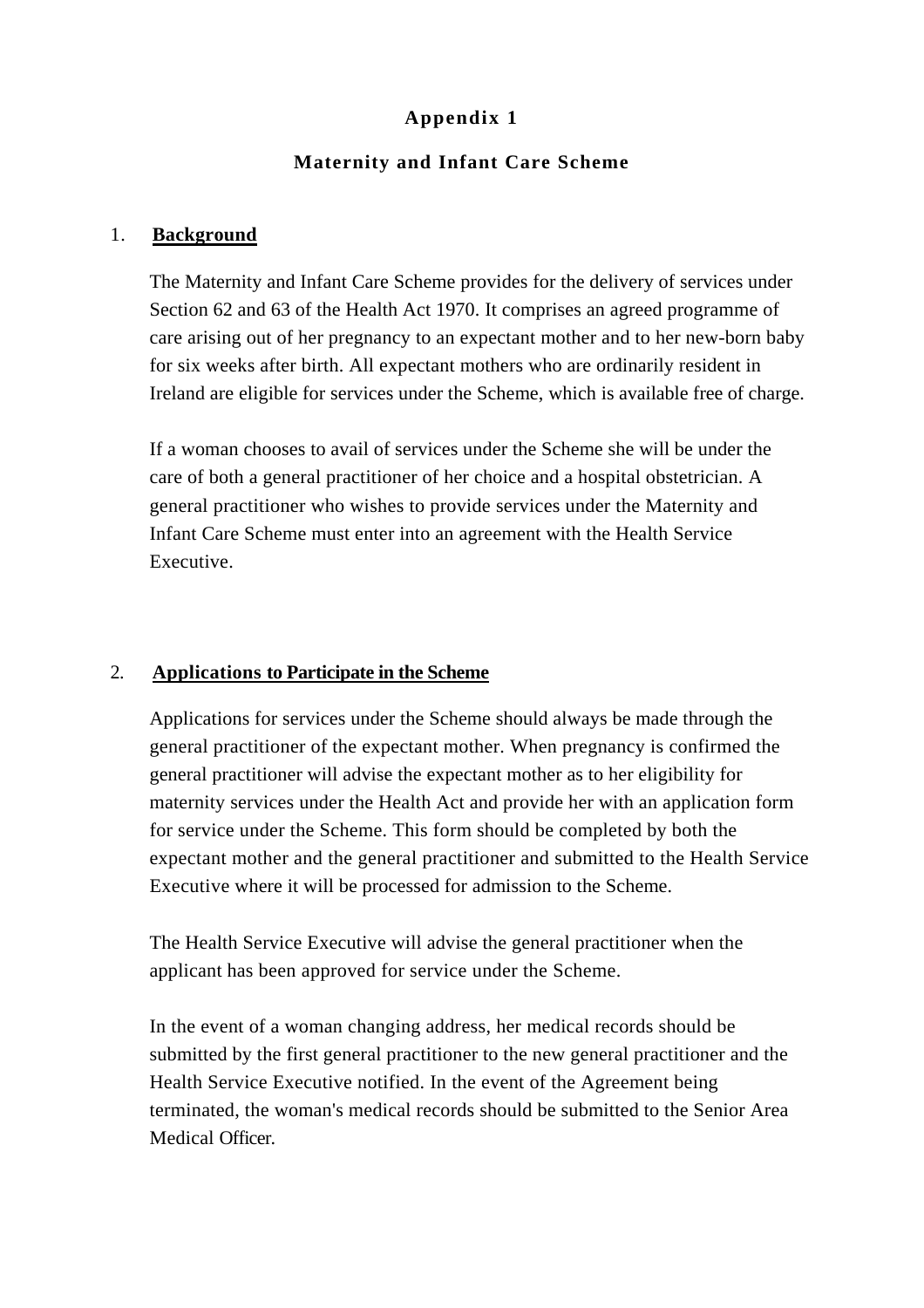## 3. **Schedule of Visits**

Table 1 describes the broad outline of the schedule of visits provided for in the Scheme.

### Table 1

| Number of Weeks<br>of Pregnancy                                         | Visit to General<br>Practitioner                 | Visit to Chosen Maternity<br>Unit/Hospital |
|-------------------------------------------------------------------------|--------------------------------------------------|--------------------------------------------|
| Before 12 weeks (preferably<br>as soon as possible after<br>conception) | $\ast$                                           |                                            |
| Before 20 weeks                                                         |                                                  | $\ast$                                     |
| 24                                                                      | $\ast$                                           |                                            |
| 28                                                                      | $\ast$<br>(Except in case of<br>first pregnancy) | $\ast$<br>(In case of first<br>pregnancy)  |
| 30                                                                      | $\ast$                                           |                                            |
| 32                                                                      |                                                  | $\ast$                                     |
| 34                                                                      | $\ast$                                           |                                            |
| 36                                                                      |                                                  | $\ast$                                     |
| 37                                                                      | $\ast$                                           |                                            |
| 38                                                                      |                                                  | $\ast$                                     |
| 39                                                                      | $\ast$                                           |                                            |
| 40                                                                      |                                                  | $\ast$                                     |
| Birth of the Baby                                                       |                                                  |                                            |
| 2 Weeks after birth<br>(for baby)                                       | $\ast$                                           |                                            |
| 6 Weeks after birth<br>(for mother and baby)                            | $\ast$                                           |                                            |

# Maternity and infant Care Scheme: Schedule of Visits

This schedule may be changed by either the general practitioner or obstetrician, for example where the patient suffers from a major condition (e.g. diabetes/ hypertension) which requires special care. However, care in respect of illnesses which are coincidental with but not related to the pregnancy does not form part of the Scheme.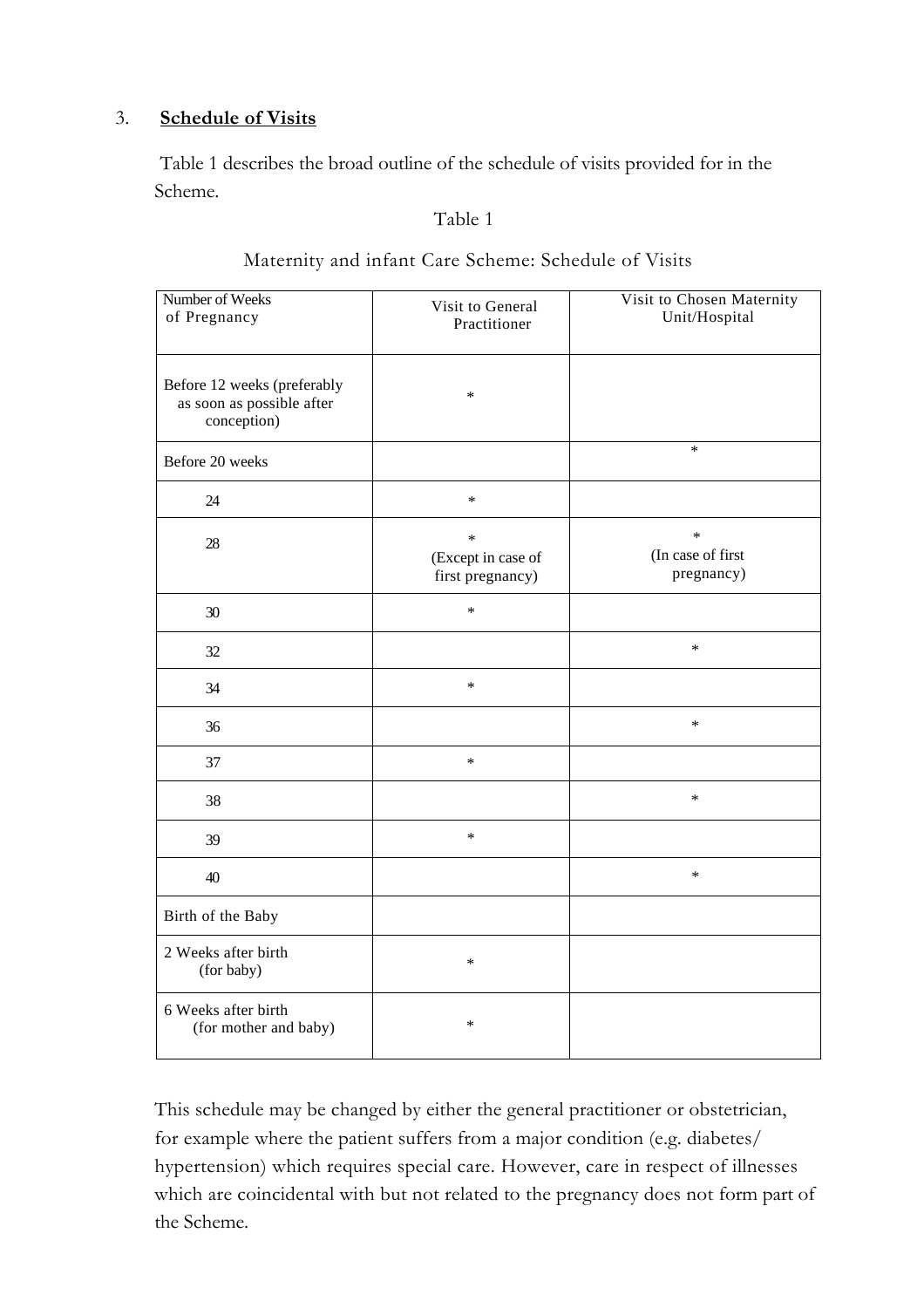After the birth of the baby, the public health nurse will visit mother and baby in their home to give advice and support. (The mother may, if she so wishes be contacted by the Public Health Nurse during pregnancy).

# 4. **Combined Obstetric Card: Clinical Information**

The Combined Obstetric Card, which has been produced by the Irish College of General Practitioners and the Institute of Obstetricians and Gynaecologists, enables information obtained during ante-natal visits to be recorded in a standardised format. The expectant mother will receive this card from the Health Service Executive and should bring it with her on her visit to both the general practitioner and the hospital.

Information generated during the ante- and post-natal process should be accurately and comprehensively recorded and transmitted to the hospital where the delivery is to take place, after it has been collected in accordance with the agreed format contained in the Combined Obstetric Card. When a woman is referred to hospital, the general practitioner should ensure that all relevant medical and other details are contained in the Combined Obstetric Card and that this information is supplied to the hospital.

The general practitioner must ensure that the blood tests specified on the card are carried out, as appropriate. To prevent the unnecessary repeating of tests it is recommended that the general practitioner sends the original copies of the blood reports to the hospital with the Combined Obstetric Card.

# 5. **Health Promotion**

It is important that every expectant mother is seen by a medical practitioner as early as possible in pregnancy and that she remains under medical and midwifery supervision throughout the ante-natal and post-natal period. Health promotion advice should be provided early in pregnancy in the areas of nutrition, alcohol and the avoidance of drugs and smoking. The general practitioner should bring to the attention of the expectant mother the 'General Advice Towards A Healthy Pregnancy' contained in the Combined Obstetric Card and in information leaflets on the Scheme.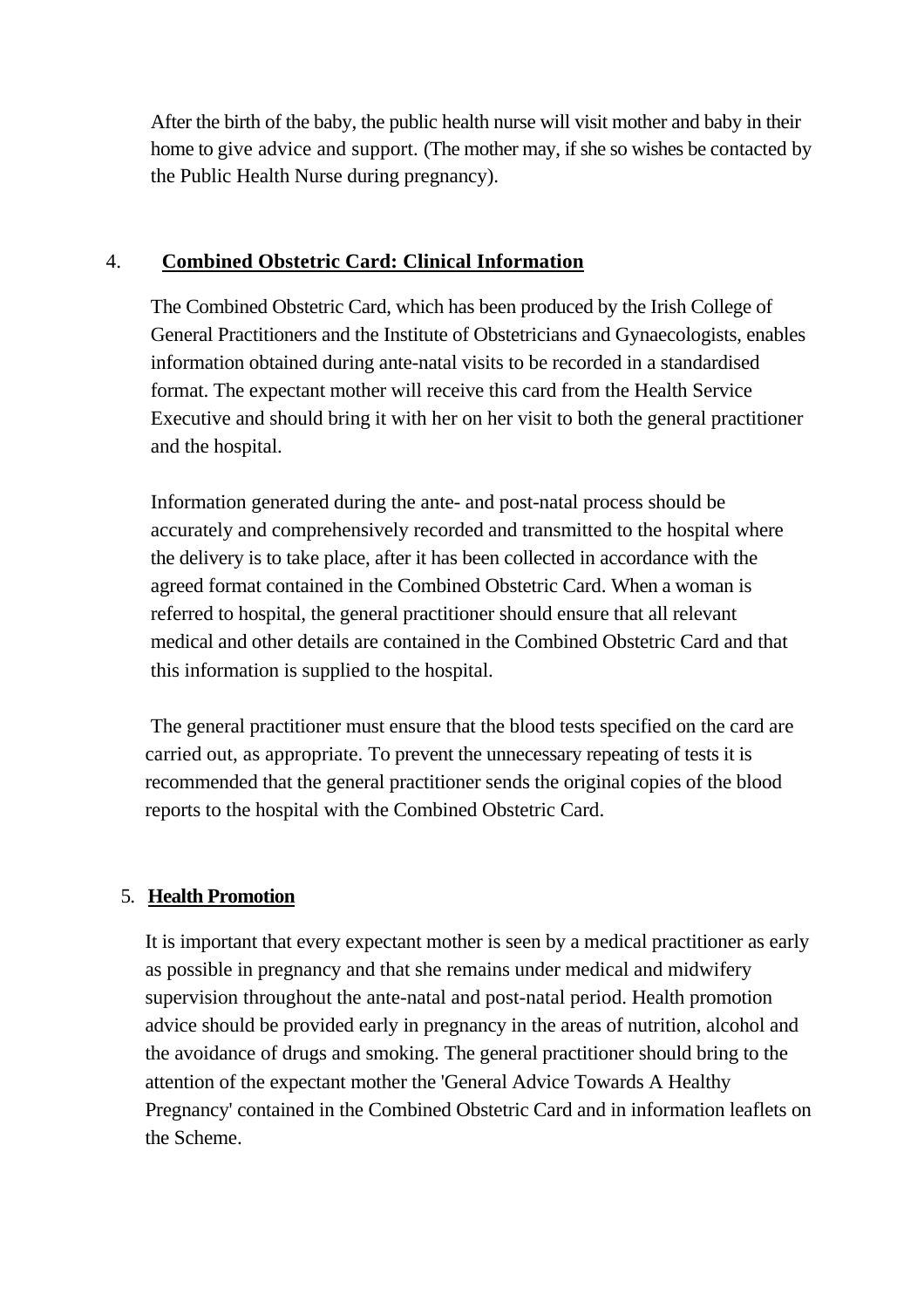#### 6. **Completion of Service under the Scheme**

The Scheme provides for two designated visits to the general practitioner after the birth of the baby:

(ii) *within two weeks of birth* 

This visit enables the general practitioner to check on the mother's health status, to review the hospital care experience and to discuss any difficulties in the management of the baby. It also provides the opportunity of meeting the baby; to establish a programme for monitoring growth and development (percentile measurements); to review screening status; and to discuss immunisation options.

### *(ii) six weeks after the birth*

A post-natal examination of the mother should be carried out by the general practitioner during this visit. The Report of the Department of Health Cervical Screening Committee advises that post-natal smears are not recommended in the asymptomatic woman.

The visit provides an opportunity to discuss family planning and issues that may have arisen during the pregnancy e.g. rubella immunisation.

This visit also enables the general practitioner to review the general health of the baby; to conduct another developmental examination; to review feeding practice and the overall management of the baby and to finalise immunisation plans. Following this visit, the general practitioner should forward health information on the baby (e.g. percentile measurements and developmental status) to the Senior Area Medical Officer in the Health Service Executive. It is particularly important that information on any abnormalities be supplied to the Health Service Executive (Senior Area Medical Officer).

General practitioners should be aware of the need to notify the Director of Public Health in the Health Service Executive of a peri-natal death.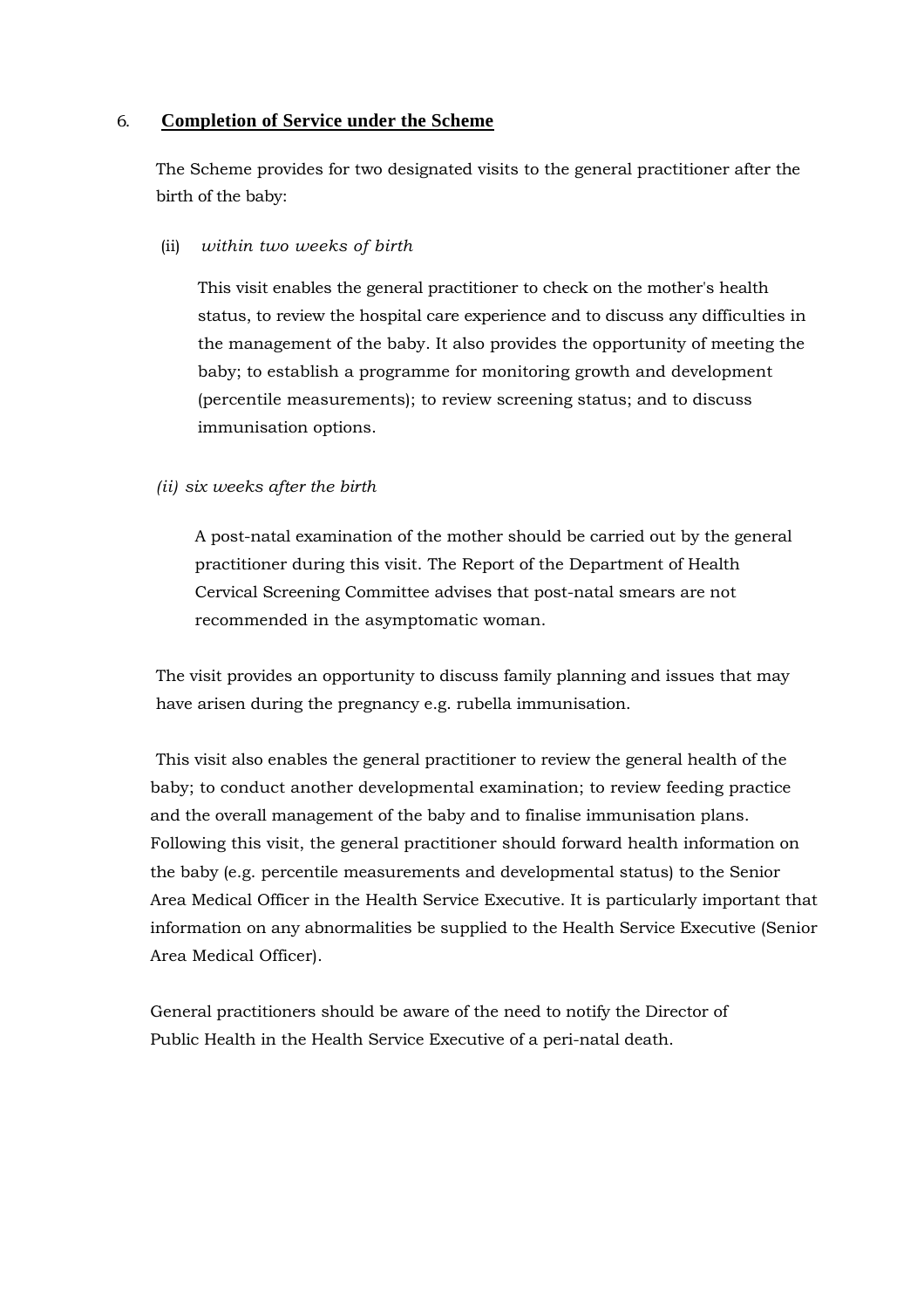#### **Appendix 5**

### **Recommended Equipment for General Practitioners to Deal with Obstetric Emergencies**

- I.V. giving sets x 2
- I.V. cannula size 16 x 2
- I.V. cannula size 18 x 2
- I.V. cannula size 20 x 2
- Haemocel 500 mls. x 2
- Hartmann's solution or normal saline solution 1000 mls. x 2
- Syntometrine 1 ml. x 2
- Cord clamp x 2
- Scissors and artery forceps
- Cotton wool 100 grams and gauze swabs
- Ambu-bag with paediatric face mask
- Paediatric airway
- Manual suction apparatus
- Neo-natal thermal blanket